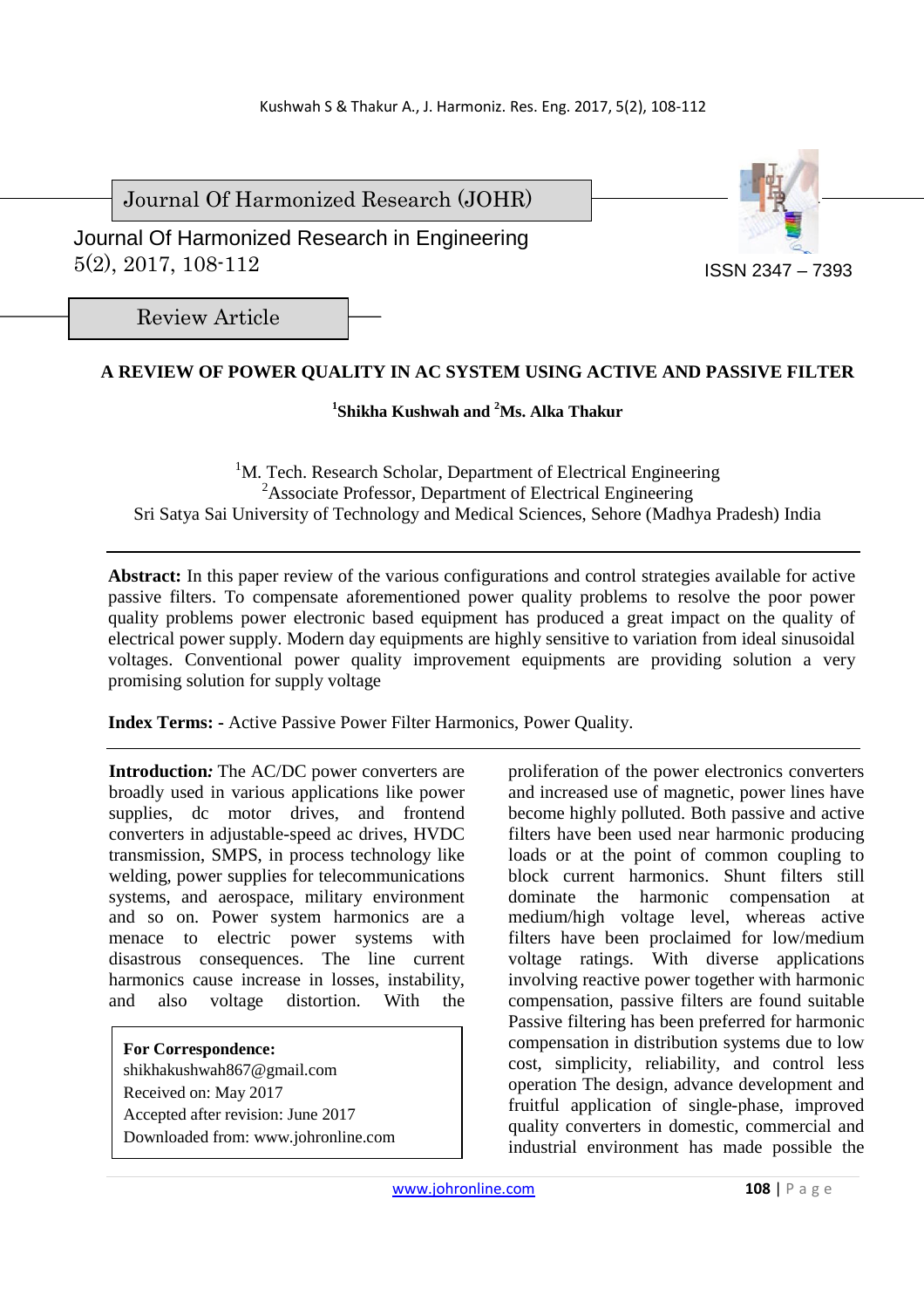design and development of three-phase, improved quality converters and their extensive use in different applications. Harmonic pollution and low power factor in power system caused by power converters have been a great concern. To overcome these problems several converters widespread use of non-linear loads in industries and extensive proliferation of energy-efficient power electronic based equipment's have led to many power quality problems in electrical power system and becoming a great concern for utilities and customers. These Non-linear loads draw harmonics and reactive power components of current from the utility. In three-phase systems, they could also induce imbalance and draw excessive neutral current. All these issues create serious problems for power quality. The effective compensation of harmonics, reactive power, neutral current and supply current balancing with other power quality improvement are essential for the utilities [1] as well as the end users. This attracted power electronics and power system engineers to develop dynamic and adjustable solutions to the power quality problems by various custom power devices like active power filter hybrid filter, unified power quality compensator etc. Many control algorithms with new / improved by various researchers in context to this. In this paper a review on the active passive filter harmonics power quality filters is presented. Perfect sinusoidal voltage at every point of the power network. In reality, it is almost impossible to accomplish such desirable conditions. Voltage and current waveforms deviate massively from a sinusoidal. These waveform deviations are described by the use of waveform distortion and usually called harmonic distortion. Even if harmonic distortion is a quite old phenomenon it today presents one of the main concerns for public utilities, distribution system operators as well as their end customers. Already in the first years of operation of power distribution networks, there were first disturbances.[4]The major concern at this time was the effect that harmonic distortion had for the electric machines itself. Another well-known issue was interference in the telephone lines. But in general it can be said that harmonic distortion in former times did not have the same dangerous potential like it has today. This paper presents the design and formulation of shunt passive filter to lower the harmonics and improve the power quality.



# **Fig1. Passive Filter**

**Passive Filter:** The passive filters are used to mitigate power quality problems in six-pulse acdc converter with R-L load. Moreover, apart from mitigating the current harmonics, the passive filters also provide reactive power compensation, thereby, further improving the system performance. For current source type of harmonic producing loads, generally, passive shunt filters are recommended these filter apart from mitigating the current harmonics, also provide limited reactive power compensation and dc bus voltage regulation. However, the performance of these filters depends heavily on the source impedance present in the system, as these filter act as sinks for the harmonic currents. On the other hand, for voltage source type harmonic producing loads, the use of the series passive filters is recommended these filters block the flow of harmonic current into ac mains, by providing high impedance path at certain harmonic frequencies for which the filter is tuned. [7] Moreover, the harmonic compensation is practically independent of the source impedance. But, passive filter suffer due to the reduction in dc link voltage due to the voltage drop across the filter components at both fundamental as well as harmonic frequencies. A detailed investigation into the use of different configurations of passive

Filter such as passive shunt filter and passive series filters. The advantages and disadvantages of both configurations are discussed. It is observed that both these configuration fail to meet the IEEE standard 519 guidelines under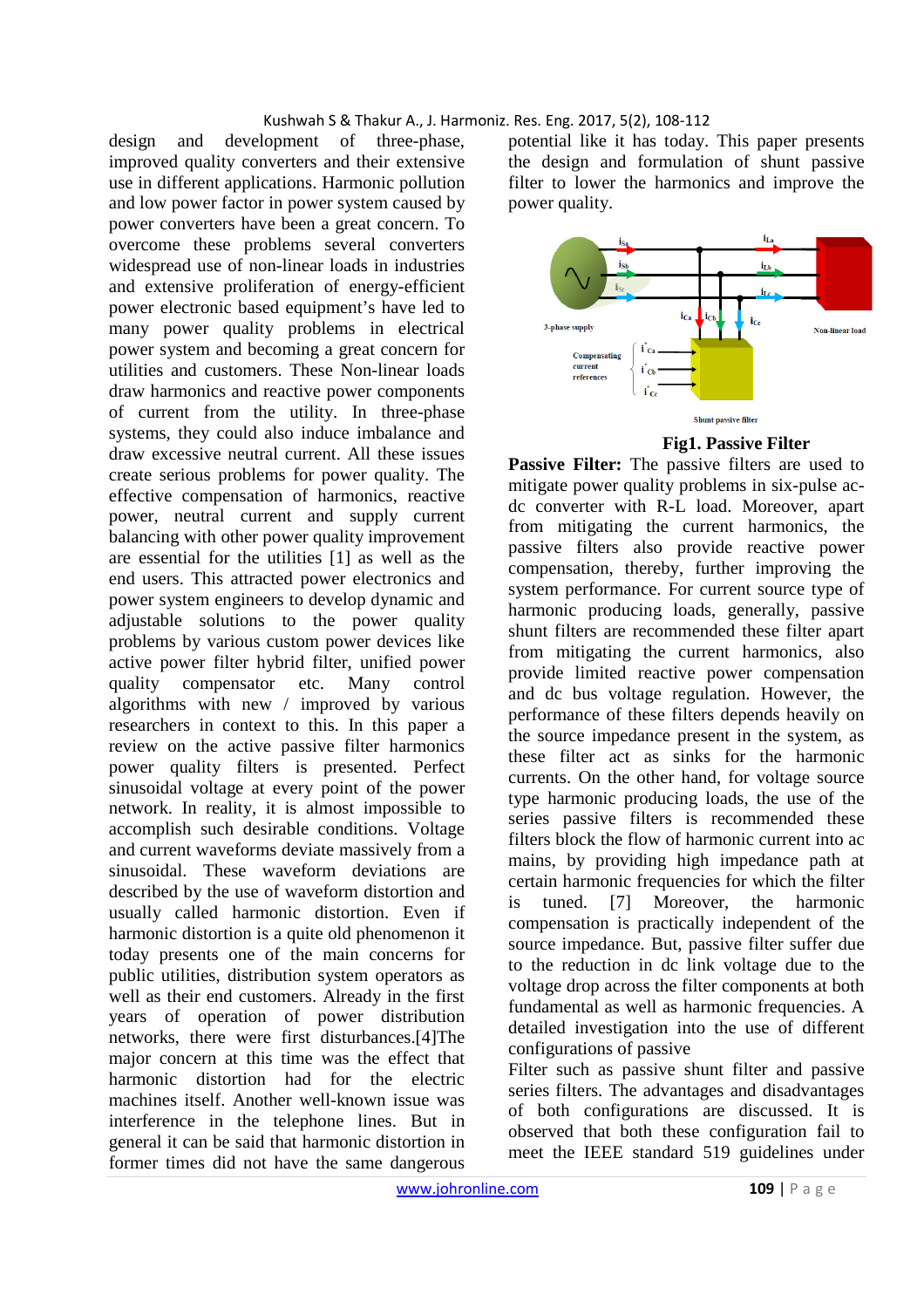varying load conditions. A novel configuration of passive hybrid filter (a combination of passive shunt and passive series filter) is designed and developed for power quality improvement. The main attraction of this configuration is that it can achieve the improved power quality even under varying load conditions, its rating is less and it can maintain that dc link voltage regulation within certain limits. The prototypes of these passive filters are developed and that test results are presented to verify the simulated results. Finally, a comparison of different power quality aspects in different configurations of passive filters is also presented for ac-dc converter with R-L load.

# **Classification of Passive Filters**

**Passive Shunt Filter:** A passive shunt filter connected at input ac mains of six pulse Ac-dc converter with R-L load. This is the most commonly used configuration of passive filters. In this configuration different branches of passive tuned filters (low pass and high pass) tuned for the more dominant harmonics are connected in parallel with the diode rectifier with RL load. It consists of a set of low pass tuned shunt filters tuned at 5th and 7th harmonic frequencies and high pass tuned for 11th harmonic frequency. This passive filter scheme helps in sinking the more dominant 5th and 7th and other higher order harmonics and thus prevents them from flowing into ac mains. The diversion [9] of harmonic current in the passive filter is primarily governed by the source impedance available in the system. The higher value of source impedance offers better performance of the passive filter.

Passive Series Filter: For voltage source type of harmonic loads (such as diode rectifier with R-L load filter), passive series filter is considered as a potential remedy for harmonic mitigation. Here, the different tuned branches of passive filters are connected in series with the supply and the diode rectifier. Fig.2. shows the schematic diagram of a passive series filter connected at input ac mains. It consists of a set of low block tuned shunt filter tuned at 5th and 7th harmonic frequencies and high block tuned filter for 11th harmonic frequency. [6] These passive filters blocks most dominant 5th, 7th and other higher order harmonics and thus prevents them from flowing into ac mains. Here, the performance of the series filter is not much dependent on the source impedance. S in reduction in dc bus voltage due to voltage drop across filter components.

Passive Hybrid Filter: The use of passive shunt filter creates the problem of voltage regulation at light loads. It also increases the dc voltage ripple and ac peak current of the rectifier. On the other hand, passive series filter suffers from lagging power factor operation as well as the voltage drop across the filter components both at fundamental frequency as well as harmonic frequencies. To overcome these drawbacks, a combination of both these configurations is presented as passive hybrid filter. This configuration is able to supplement the shortfalls of both these passive filters and simultaneously it results in improvement in harmonic compensation characteristics for varying load condition even under stiff and distorted ac mains voltage.



#### **Fig.2. Schematic diagram of a ac-dc converter with R-L load and passive series filter at input**

The basic compensation principle and design procedure of different passive filter in this work, mainly first order low pass filters and damped high pass filters are used for shunt configurations. For series configurations, single tuned first order filters and high block damped filters are used to form a composite filter.

**Active Power Filters:** Many passive and active harmonic filters have been investigated to satisfy the power quality problems. Passive filtering has been preferred for harmonic compensation in the electrical system

Due to low cost, simplicity, Reliability, [8] and control less operation. Active power filters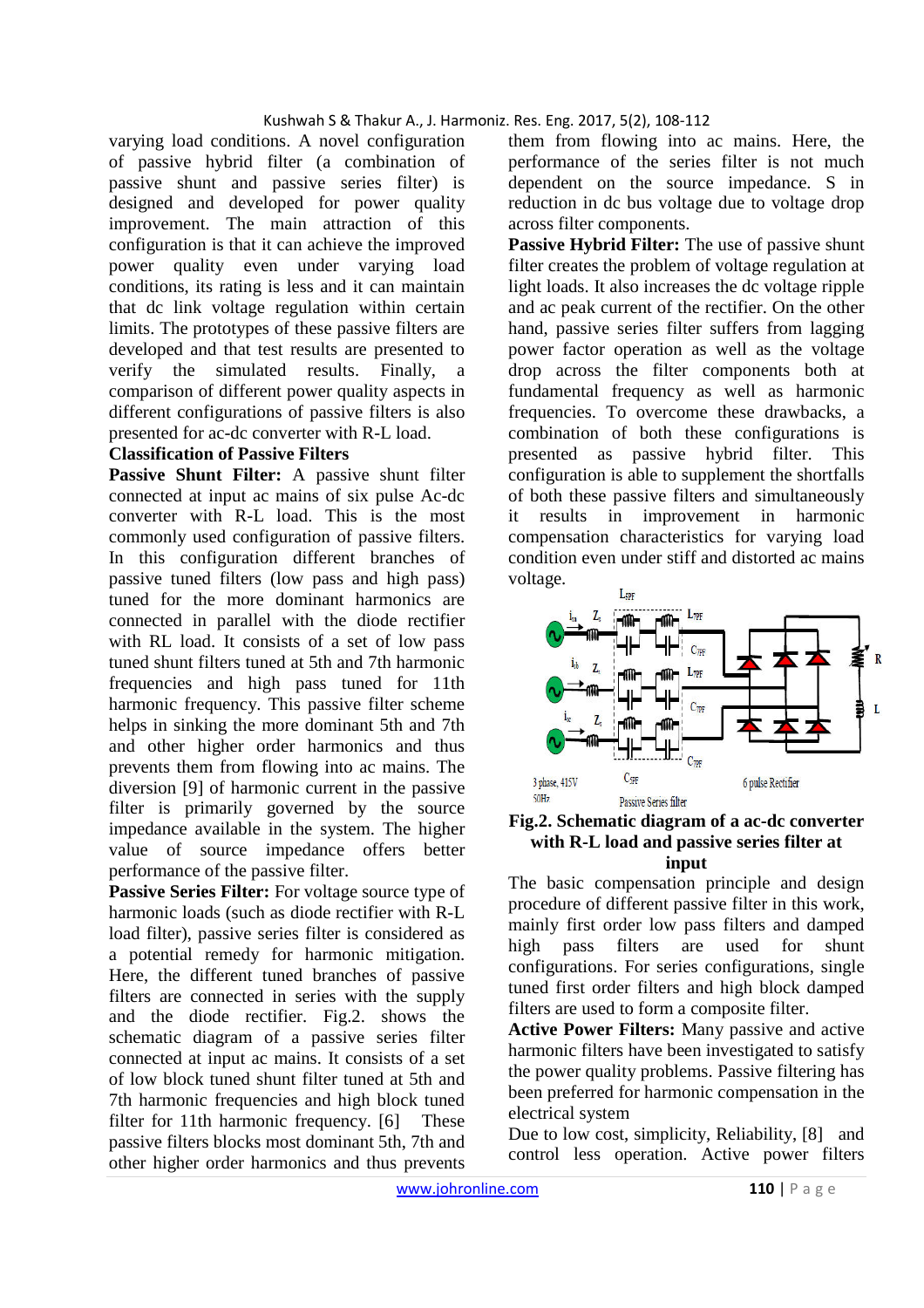(APF) have many advantages over the passive filters. They can suppress not only the supply current harmonics, but also the reactive currents and without causing harmful resonances with the power distribution systems like passive filters. In the beginning, the APFs were used for suppression of harmonics generated by thyristor based converters and inverters used in HVDC transmission system. However, the design could not become technologically and economically practicable until the last two decades when fast and cost effective semiconductor devices such as Insulated Gate Bipolar Transistors

**Classification of Active Power Filters:** Active Filters can be classified based on converter type, topologies and number of phases. On converter based CSI or VSI bridge structure. On topology based shunt, series, hybrid and UPQC. On the bases of no. of phases two-wire (single phase) and three- or four-wire three-phase systems.

**Convertor Based Classification:** In general, there are two types of converters used in active filters - CSI or VSI bridge structure. A current source PWM converter (CSI) is equipped with a dc inductor and a voltage source PWM converter (VSI) is equipped with a dc capacitor. Fig.3. shows CSI bridge structure.



### **Fig. 3 Voltage Source PWM Converter Based and Current Source PWM Converter Based Shunt Active Power Filter Shunt Active Power Filter**

VSI based filter that has a self-supporting dc voltage bus with a DC capacitor. It becomes dominant over CSI because of its high efficiency, lightweight, low cost and expandability to multilevel and multi-step versions.

**Topologies Based Classification:** Based on the topology, AF can be classified as series, shunt, hybrid active filters and UPQC. The appropriate topology is used as per the compensation required by the active filter. Parallel or shunt APF is the fundamental system configurations and it has been used in of three-phase three- or four- wire. Fig. 3 shows shunt APF, which consists of a [14] controllable voltage and current source respectively. It is mainly used to eliminate current harmonics, reactive power compensation and balancing unbalanced input currents. Shunt active filters carries only the compensation current plus a small amount of active fundamental current which is supplied to compensate for system losses. This cancels harmonics and/or reactive components of the nonlinear load current at the point of common coupling (PCC). When it is employed to threephase four-wire systems, it also compensates the neutral current (zero sequence current) component



### **Fig. 4 Principle configuration of a VSI based series active power filter**

Series active filter produces a PWM voltage waveform which is subtracted / added, on an instantaneous basis, from / to the supply mains voltage to maintain a pure sinusoidal voltage waveform across the load as shown in Fig. 4. It is similar to shunt APF, except that the interfacing inductor of shunt APF is replaced with the interfacing transformer. Its advantage over shunt active filters is that they are superlative for eliminating voltage-waveform harmonics, and for balancing three-phase voltages

**Conclusion:** Improve the performance of the APFs, improved control methodologies of APFs have been proposed to compensate aforementioned power quality problems.